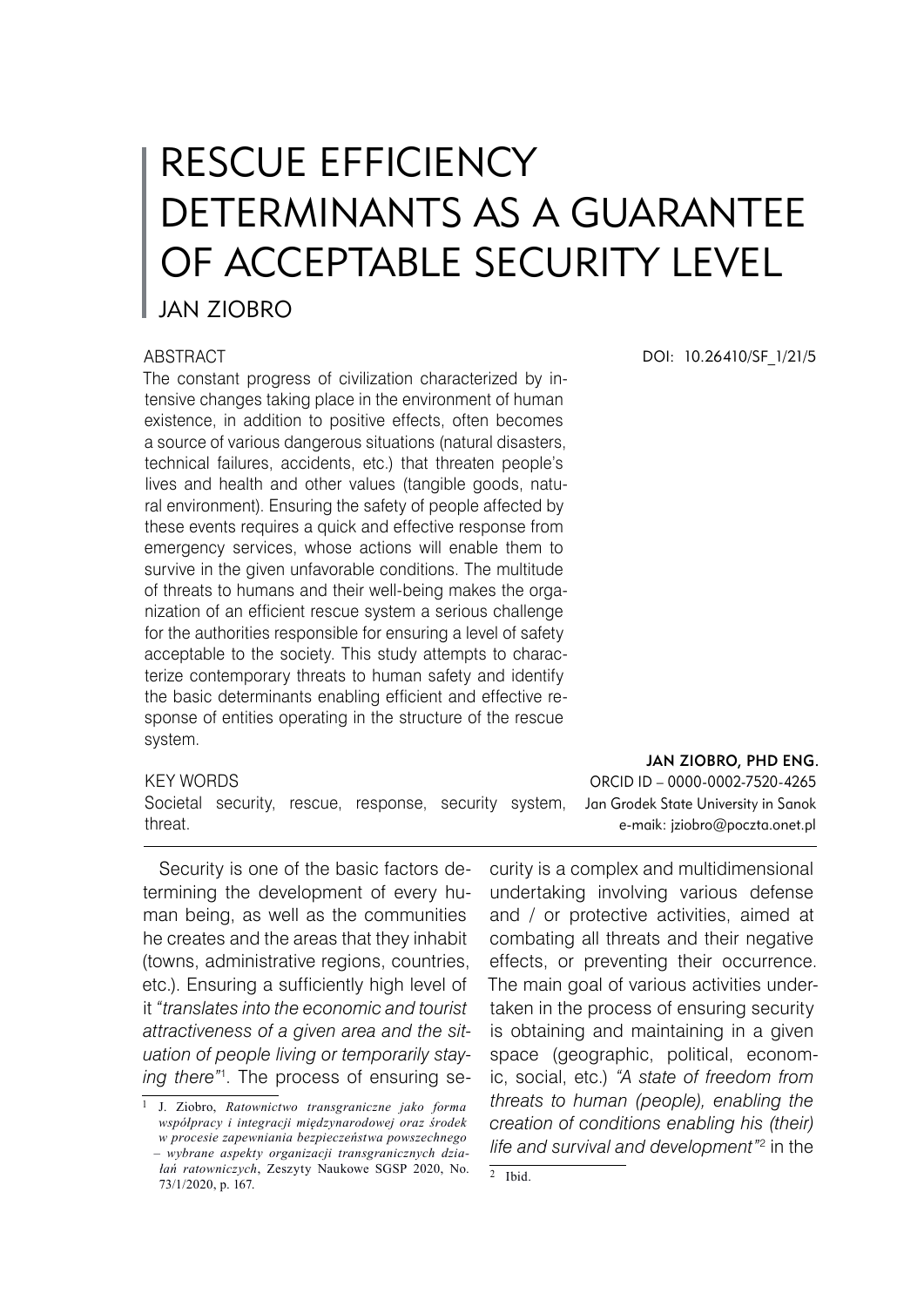future. As emphasized by Stanisław J. Rysz, security is one of *"the most important features of the human environment, a specific condition on which all human life is based, its existential, cognitive, creative, developmental dimension, etc".* . Guaranteeing the expected level of safety for a person determines his individual efficiency , which, in turn, translates into the proper functioning and development of the state<sup>5</sup>. It is worth noting that in the modern world characterized by the multitude of changes in the environment, man, as well as the unprecedented momentum of his life, achieving the expected level of security is a huge challenge for both the state and every human being. In democratic countries, ensuring the security of citizens and all persons staying on their territory is one of the main tasks of the ruling elites. The nature of the actions taken by the authorities and people / society, aimed at guaranteeing the expected level of security, is closely related to *"the threats to his existence. And the type and scale of the threat determine the choice and application of protective measures to ensure or restore a sense of security".* In practice, the implementation of this function by the state consists in the organization and maintenance of the so-called security system<sup>7</sup>, described

as *"a set of norms and legal guarantees, a method of organizing public authority with the definition of tasks in this field and the functioning executive subsystems, creating formal and practical conditions for protecting citizens against dangers threatening their life, health, property and environment"* .

One of the important elements of these safety systems is rescue<sup>9</sup>, which, according to theorists, is associated in terms of the subject matter with the sphere of the so-called societal security. Defined in theory as *"A number of various activities (including in the field of health; ecological; educational; social; economic; legal; psychological; veterinary and sanitary), the main goal of which is to ensure the safety of the civilian population, and at the same time the state obtained as a result of organized protection of human life and health, as well as material and cultural goods and the natural environment, to the extent necessary for human survival, against the effects of human action against man or the forces of nature that pose a direct threat to protected values, in all states and conditions of the functioning of the state "*<sup>10</sup> . It is a very complex matter, in which the basic task of the security system is to ensure that everyone staying on the territory of a given state is *"the highest in terms of effectiveness and* 

S.J. Rysz, *Zarządzanie kryzysowe zintegrowane*, Warszawa 2016, p. 14.

R. Gwardyński, *Safety in Praxeological Aproach*, [in:] B. Wiśniewski, G.G. Sander, P. Kobes, Verlag Dr. Kovač (eds.), *Security – Threats, Law and Organization*, Schriften zu Mittel- und Osteuropa in der Europeischen Integration, Band 24, Hamburg 2019, p. 11.

W. Fehler, *Bezpieczeństwo wewnętrzne współczesnej Polski. Aspekty teoretyczne i praktyczne,* Warszawa 2012, p. 7 and R. Jakubczak, B. Wiśniewski (eds.), *Wyzwania, szanse, zagrożenia i ryzyko dla bezpieczeństwa narodowego RP o charakterze wewnętrznym*, Szczytno 2016, p. 23.

J. Ziobro, *Teoretyczne i praktyczne konteksty funkcjonowania ochotniczych straży pożarnych w krajowym systemie ratowniczo-gaśniczym. Aspekty prawno-organizacyjne i geograficzno-przestrzenne,* Part I, Warszawa 2019, p. 15.

 $\frac{7}{5}$  System – a set of certain elements, constituting a rela-

tively autonomous whole separated from the environment, whose elements have internal connections and there are interfaces between them. All elements of the system serve to achieve the main purpose of the system as a whole. Cf. *Encyklopedia zarządzania,* https://mfiles. pl/pl/index.php/System, access: 6.05.2021.

J. Ziobro, *Teoretyczne i praktyczne konteksty funkcjonowania ochotniczych straży pożarnych (...).* Part I..., ed. cit., p. 8.

B. Kogut, P. Lubiewski, *Management and coordination of rescue activities,* Вісник Львівського державного університету безпеки життєдіяльності, No 17, Львів 2018, pp. 68-73.

<sup>10</sup> W. Kitler, *Bezpieczeństwo powszechne* [in:] W. Kitler, A. Skrabacz, *Bezpieczeństwo ludności cywilnej. Pojęcie, organizacja i zadania w czasie pokoju, kryzysu i wojny,* Warszawa 2010, p. 54.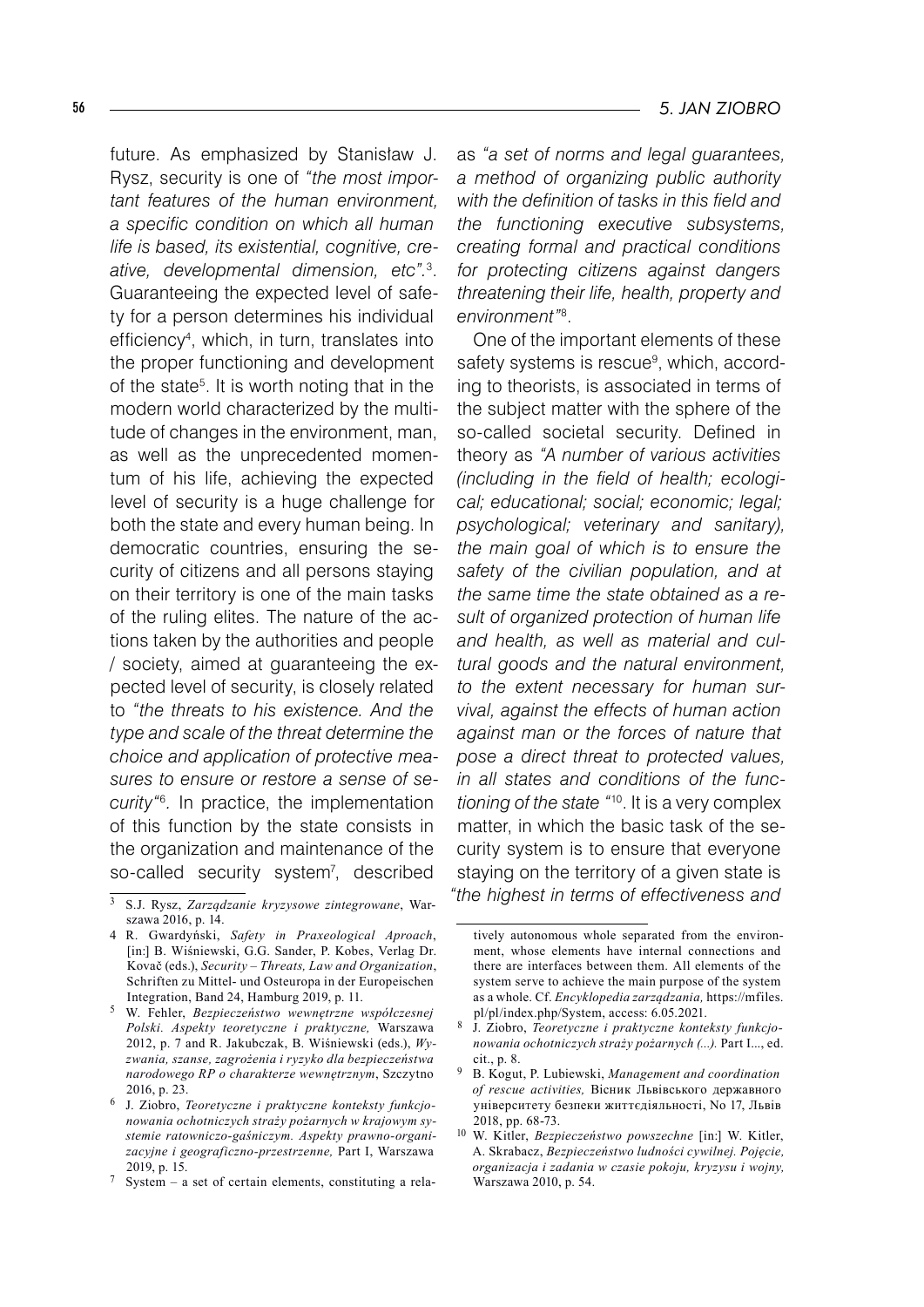*efficiency level of security"*11. In practice, it consists in the proper protection of human life and health, individual or public property (property) and the natural environment, against various threats caused by the forces of nature and / or arising as a result of multifaceted human activity and the related civilization development, referred to in the literature on the subject as: emergencies<sup>12</sup>, natural disasters, catastrophes, breakdowns, accidents, etc., dangerous events. This protection should be guaranteed by quick and effective help, adequate to the nature and scale of the threat, provided by specialized rescue entities on their own or in synergistic cooperation / collaboration with others. Bearing in mind the multitude of threats and the complexity of the negative effects they generate, in relation to the necessary aid needs, the satisfaction of which will allow a person to survive in a given situation. Adequate satisfaction requires undertaking properly coordinated rescue actions, carried out in the right place and time by the appropriate quality and quantity of forces and resources.

Taking into account the high intensity of various unfavorable events (failures, catastrophes, disasters, etc.), which are reported daily by the media, which disturb the existence of a person, touching them personally (directly) or affecting their goods, which they use to satisfy their living and developmental needs. The above considerations indicate that ensuring the level of general safety expected by the society is a significant challenge for the state and the emergency services responsible for an efficient and effective response. The aim of this study was to

try to identify the threats that emergency services face today and to characterize their essential features determining the organization and functioning of the rescue service, as well as to indicate solutions (methods, means, etc.) enabling efficient and effective response.

When starting to identify the threats that rescue is faced with today, it should be emphasized that the terms  $s$ security" and "threat" are interdependent concepts. "Security" is treated as something desirable, and "threat" as something burdensome (undesirable), negatively affecting the security of the subject. It is worth adding that "awareness of the threat" is a subjective feeling of a human (subject of security), resulting from an individual assessment of the state in which he is located, made on the basis of his knowledge and experience in the perception of the phenomena surrounding him<sup>13</sup>.

As previously mentioned rescue is associated with "societal security", the above explanation of this term proposed by Waldemar Kitler is quite extensive but it shows the full spectrum of the explored issue. The analysis of the content of the cited interpretation makes it possible to identify a "threat to societal security" as a sudden or foreseen event (destructive situation) caused by natural forces and / or human activity (conscious or unconscious), which may lead to a threat to human life and health and the environment, as well as to any other values (goods) that are important for a human being or cause a crisis or a crisis situation, or lead to its occurrence<sup>14</sup>. The adoption of such assumptions allows, in a dichotomous

<sup>11</sup> T. Terlikowski, *System ochrony ludności i ratownictwa,* Zeszyty Naukowe SGSP 2018, No. 67/3/2018, p. 88.

<sup>12</sup> Vide J. Falecki, *Zarządzanie kryzysowe w teorii i praktyce. Relacje współdziałania, koordynacja działań*, Sosnowiec 2014.

<sup>13</sup> Vide B. Wiśniewski, R. Kowalski, J. Kozioł, M Szyłkowska, *Bezpieczeństwo procesów decyzyjnych*, Wrocław 2018, p. 5.

<sup>14</sup> Vide S. Śladkowski, *Zagrożenia antropogeniczne (cywilizacyjne) wybór*, Lublin 2014, http://docplayer. pl/7503587-Prof-dr-hab-stanislaw-sladkowski-lublin-2014.html, access: 7.05.2021.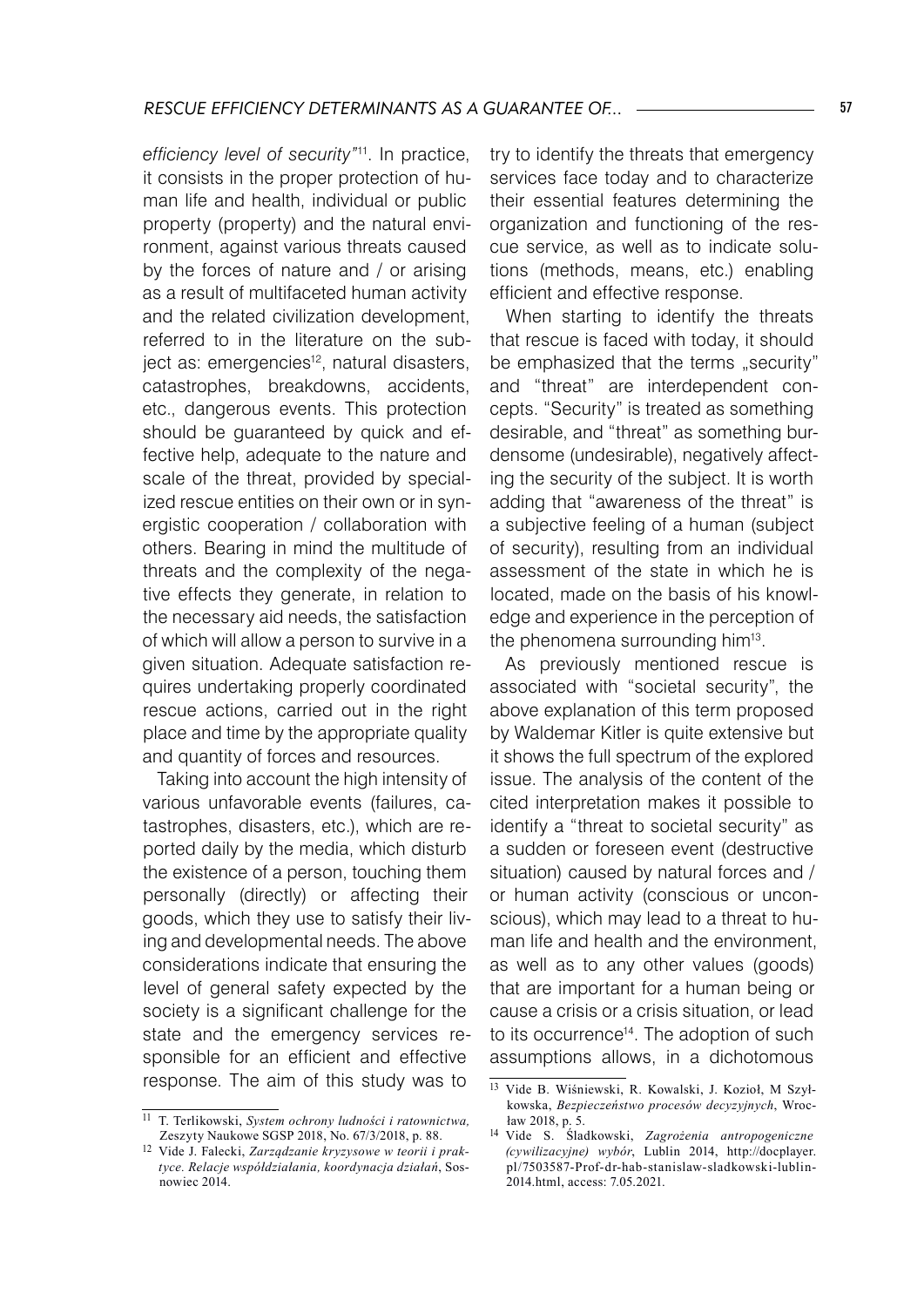division, to distinguish two subsets in the set of threats to common security, including natural and anthropogenic threats.

Natural hazards are an extensive catalogue of unfavorable phenomena occurring in nature and the resulting dangerous situations that affect people and threaten their life or health, and generate material and / or environmental losses. It mainly covers the following phenomena15:

- geophysical (geological) volcanic eruption, earthquake, tsunami, erosion and landslides;
- meteorological rainfall (rain, snow, hail), atmospheric discharges, strong winds, blizzards and snowstorms, extreme temperatures causing droughts or glaciation, fog, rime;
- hydrological floods, landslides, snow avalanches;
- climatological affecting the vegetation cover of the soil and causing droughts, which may result in uncontrolled fires of: forests, pastures, crops, wastelands, etc.;
- biological epidemics, epizooties, epiphytoses, pest infestations;
- cosmic magnetic storms, collisions of meteorites, asteroids, comets and the so-called space debris with Earth, resulting in the release of large amounts of energy.

The phenomena mentioned may occur at any latitude, but their nature, frequency and strength are varied and mainly determined by geographic and climatic conditions in a given place. It should be emphasized that the effects of the progress of civilization are, among others, climate changes which increase the number and range of unfavorable natural phenomena

that threaten humans, their goods and the natural environment, from which they satisfy many of their needs<sup>16</sup>.

The second group of threats to societal security, as mentioned above, are anthropogenic (civilization) events arising as a result of widely understood human activity. They are associated with human life and all forms of his activity undertaken in order to meet individual or collective needs. The catalogue of these threats includes a wide range of dangerous events (incidents, accidents, accidents, catastrophes, etc. crisis situations), varied in terms of: nature, size, intensity of occurrence, scale of impact and negative effects. In this set we can distinguish in particular<sup>17</sup>:

- civilization diseases e.g. heart attacks, strokes, mental disorders (resulting in dangerous actions towards other people or oneself);
- accidents related to human activity and its forms – including: work, leisure, sport, worship, etc.;
- $-$  fires  $-$  in the natural environment (e.g. peat bogs, forests, crops, wastelands), facilities and buildings (residential, public utility), industrial and storage facilities, pipelines (e.g. gas, fuel), means of transport, landfills, etc.;
- accidents / disasters in the transport of people and goods – in transport: land (road, rail), air, water; –
- contamination and pollution of the natural environment (chemical, biological, radiological, nuclear) – resulting from the release of hazardous substances during production, storage and transport; –
- construction disasters / failures of buildings as well as construction and –

<sup>15</sup> J. Ziobro, P. Lubiewski, *Podstawowe problemy powszechności zagrożeń dla ludzi i środowiska* [in:] B. Wiśniewski, *Racjonalizacja zarzadzania jednolitymi formacjami umundurowanymi odpowiedzialnymi za bezpieczeństwo wewnętrzne*. Vol. III, Warszawa 2018, p. 31.

<sup>16</sup> S.K. Więckowski: *Przyrodnicze podstawy inżynierii środowiska*. Kielce 2000, p. 31.

<sup>17</sup> J. Ziobro, P. Lubiewski, *Podstawowe problemy powszechności...,* ed. cit., pp. 39-40.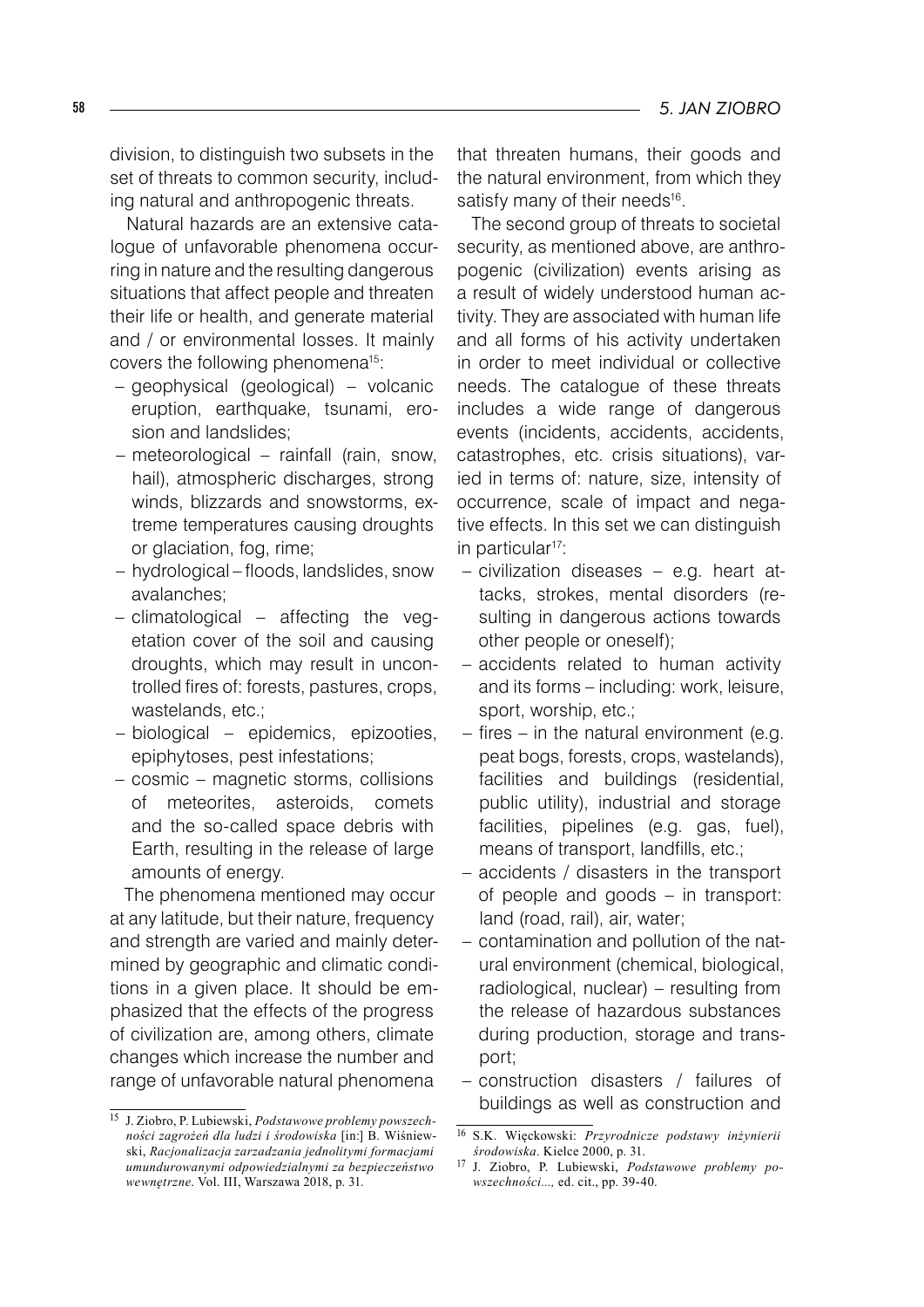engineering structures (e.g. bridges, viaducts, tunnels);

- failures of technical and municipal infrastructure: gas pipelines, energy networks, water pipes, sewage networks and sewage treatment plants, heating networks, fuel supply systems, etc.;
- failures of structures and hydrotechnical facilities;
- Explosions of liquid and gas vapors during technological processes and in transport and storage as well as pyrotechnic materials;
- Acts of terror. –

Summing up, anthropogenic threats are a derivative of interactions between people and their civilization environment and / or the natural environment. Their materialization in a given place / space depends, among others, on the concentration of *"industry, the quantity and quality of municipal and transport infrastructure, agricultural land development, the degree of afforestation, weather conditions (including temperature, rainfall, wind, etc.) and the demographic and social structure of a given region"*<sup>18</sup>*.* 

The above explanations prove that the contemporary threats to societal security, the materialization of which requires the intervention of emergency services, in order to protect the life and health of people and their property, as well as national property and the natural environment, is an extremely extensive and at the same time diverse set of dangerous situations *"resulting from relations and interactions between the elements of a specific tri*ad"<sup>19</sup>: człowiek/ludzie<sup>20</sup>, civilization environment<sup>21</sup>, the natural environment<sup>22</sup>.

These threats are characterized by high social harm, resulting mainly from: death of people or bodily injuries resulting in loss of health and other living creatures; material losses (generated in individual or state property); damage to the natural environment<sup>23</sup>, causing its condition to deteriorate.

In conclusion, the catalogue of threats that may cause the listed effects and losses is a set that is extremely diverse in terms of their type (nature), scale of impact and damage caused. It includes point and spatial, single and mass events, caused by natural forces and / or caused by human activity, on the ground and underground, in the air / space, and on water and under water (e.g. Earthquakes, tsunamis, floods, river overflows, avalanches, hurricanes, droughts, fires, catastrophes, accidents – communication, technical, chemical, ecological, terrorism, epidemics, sudden diseases). Features that characterize all the cited threats to societal security, threatening the life and health of people, material goods (personal and public) and the natural environment, are surprise and unpredictability of the place and time of their materialization, as well as the variability of the nature (type) and scale of impact and the adverse effects caused.

The aforementioned *"factors are the main determinants that should be taken into account when organizing rescue* 

 $\overline{^{18}}$  Ibid., p. 40.

<sup>19</sup> Ibid., p. 27.

<sup>20</sup> Along with the entire catalog of forms of his / their activity and actions taken during them.

<sup>21</sup> The author has in mind an artificial anthropogenic environment, created as a result of material human activity.

<sup>22</sup> Natural environment – all animate and inanimate ele-

ments of nature, closely related to each other, surrounding living organisms, i.e .: geological structure, topography, climate, water relations, soil, living organisms. Cf. G. Dobrzański, *Podstawowe pojęcia i problemy użytkowania i ochrony środowiska* [in:] G. Dobrzański (ed.), *Ochrona środowiska przyrodniczego,* Warszawa 2008, p. 20.

<sup>23</sup> Human natural (geographic) environment – all external conditions (physical, chemical, biological and social) that have a direct or indirect, immediate or future impact on the overall human activity, life, health and offspring. Cf. M. Hajder, B. Florek, M. Nycz, *Klasyfikacja technologiczna zagrożeń wybranych obszarów Podkarpacia* [in:] M. Hajder (ed.), *Innowacyjna gmina. Informatyka w jednostkach samorządu terytorialnego*, Rzeszów 2014, p. 75.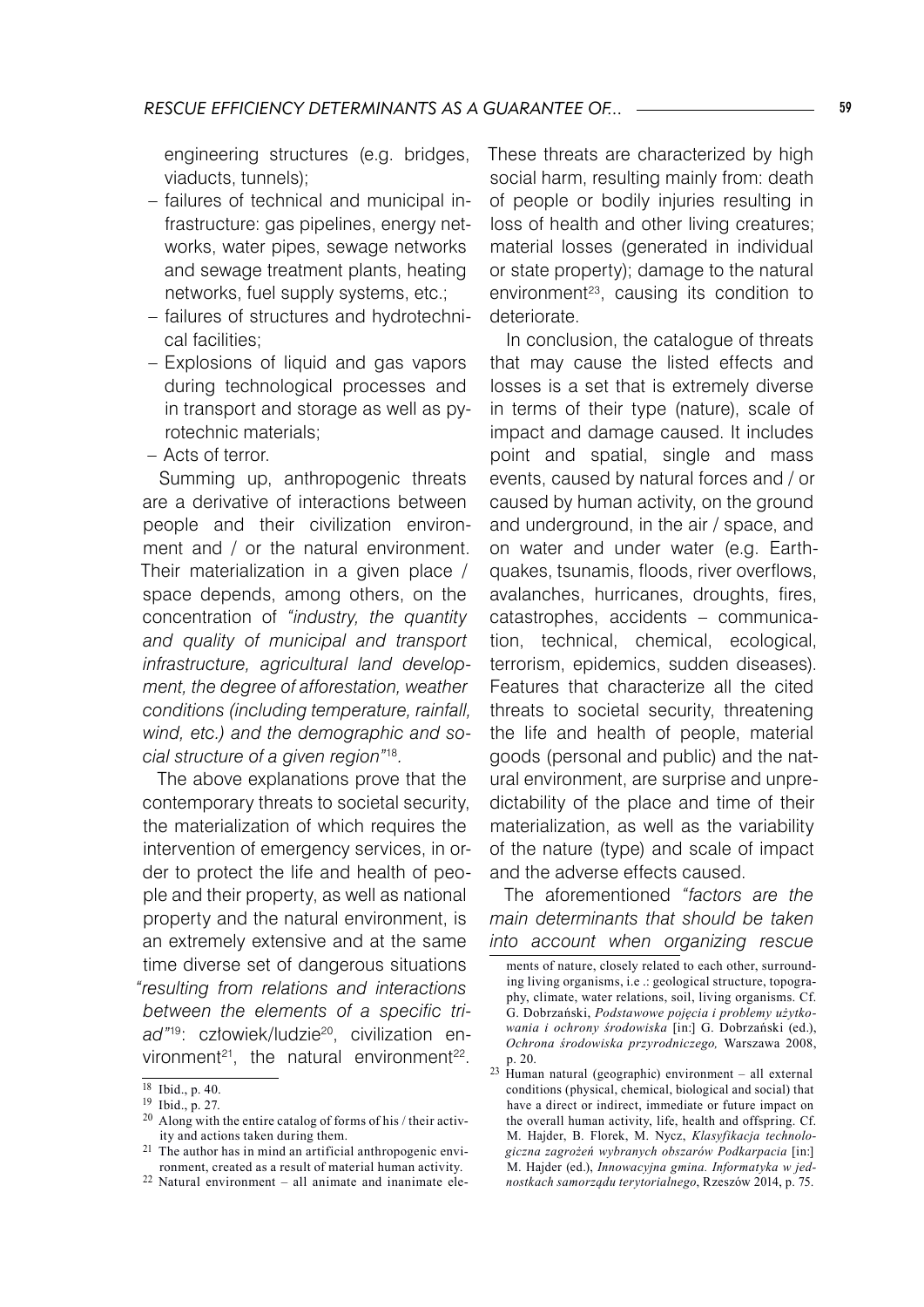*services and systems whose task is to provide assistance in the event of an emergency"*24.

The variety of threats<sup>25</sup> to societal security in terms of the nature, scope, scale of negative effects, in relation to their characteristic features (suddenness, unpredictability, surprise, changeability) makes modern rescue a specific type of service provided to those in need by the resources of rescue entities, as well as a complicated and ongoing process carried out by rescuers using their knowledge and skills as well as available equipment and technical means. Regardless of the nature and scale of the threat, obtaining the required / expected effectiveness of rescue actions may ensure that they are undertaken in the right place and time, and by the right amount of forces and resources with the desired quality parameters, adequate to the nature and scale of the adverse phenomenon. The indicated factors (the right place, the right time, the right amount, the right quality) are referred to in the literature as the "4W Rule"26 and in practice they are a *sine qua non* condition, decisive for the effectiveness of the response. It should be emphasized that each of the presented factors is important and has its value in the final success. However, the time criterion comes to the fore, because the speed of reaction, defined as the time from the occurrence of an event to the arrival of adequate rescue resources<sup>27</sup> (in the right amount and of the right quality in relation to the type and scale of the

threat), largely determines the possibility of saving human life or health, reducing pain and suffering. It gives an opportunity to minimize losses in property and the environment.

It is worth noting that time, as a determinant of effective response, plays a special role in saving people's lives and health, threatened by the materialization of the threats presented above. It is *"the first regular partner (...) in the game for the survival of the victims"*28 of various accidents, failures or catastrophes or diseases. The amount of time necessary for effective help, however, is not a constant value and depends on many factors, in particular on the type, nature and scale of the impact of destructive factors, the condition and resistance of the organism to their negative effects, as well as the ability of appropriate behavior of a person affected by a given threat allowing to survive in unfavorable conditions resulting from the materialization of the threat, e.g. in the event of loss of consciousness, disruption of the continuity of tissues, veins, arteries, exposure to low or high temperatures, poisonous substances, drowning, etc. The importance of time as a determinant of survival is emphasized by the results of research on safety29. Research also undertaken in medicine, especially in the field of emergency medical services, and the concepts formulated on their basis used in emergency practice, relating to the passage of time and the issues of saving human life and health. The terms "diamond minutes" can be cited as an example<sup>30</sup>,

<sup>24</sup> J. Ziobro, *Ratownictwo transgraniczne jako forma współpracy i integracji międzynarodowej...,* ed. cit., p. 172.

<sup>25</sup> Vide Czupryński, B. Wiśniewski, J. Zboina (eds.), *Nauki o bezpieczeństwie. Wybrane problemy badań*, Józefów 2017.

<sup>26</sup> J. Wolanin*, Zarys teorii bezpieczeństwa obywateli. Ochrona ludności na czas pokoju,* Warszawa 2005, p. 23.

<sup>27</sup> J. Prońko, J. Kielin, B. Wojtasiak, *Model reagowania systemu ratowniczo-gaśniczego*, Bezpieczeństwo i Technika Pożarnicza 2016, No. 1, p. 117.

<sup>28</sup> L. Brongel (ed.), *Złota godzina czas życia czas śmierci,* Kraków 2007, p. 10.

<sup>29</sup> Vide, B. Wiśniewski (ed.), *Bezpieczeństwo w teorii i badaniach naukowych,* Szczytno 2011.

<sup>30</sup> Diamond minutes – the maximum time (about 3 to 5 minutes depending on the individual characteristics of the human body) in which to start and perform resuscitation activities (heart massage, artificial ventilation, defibrillation) to save life. Cf. M. Goniewicz, *Pierw-*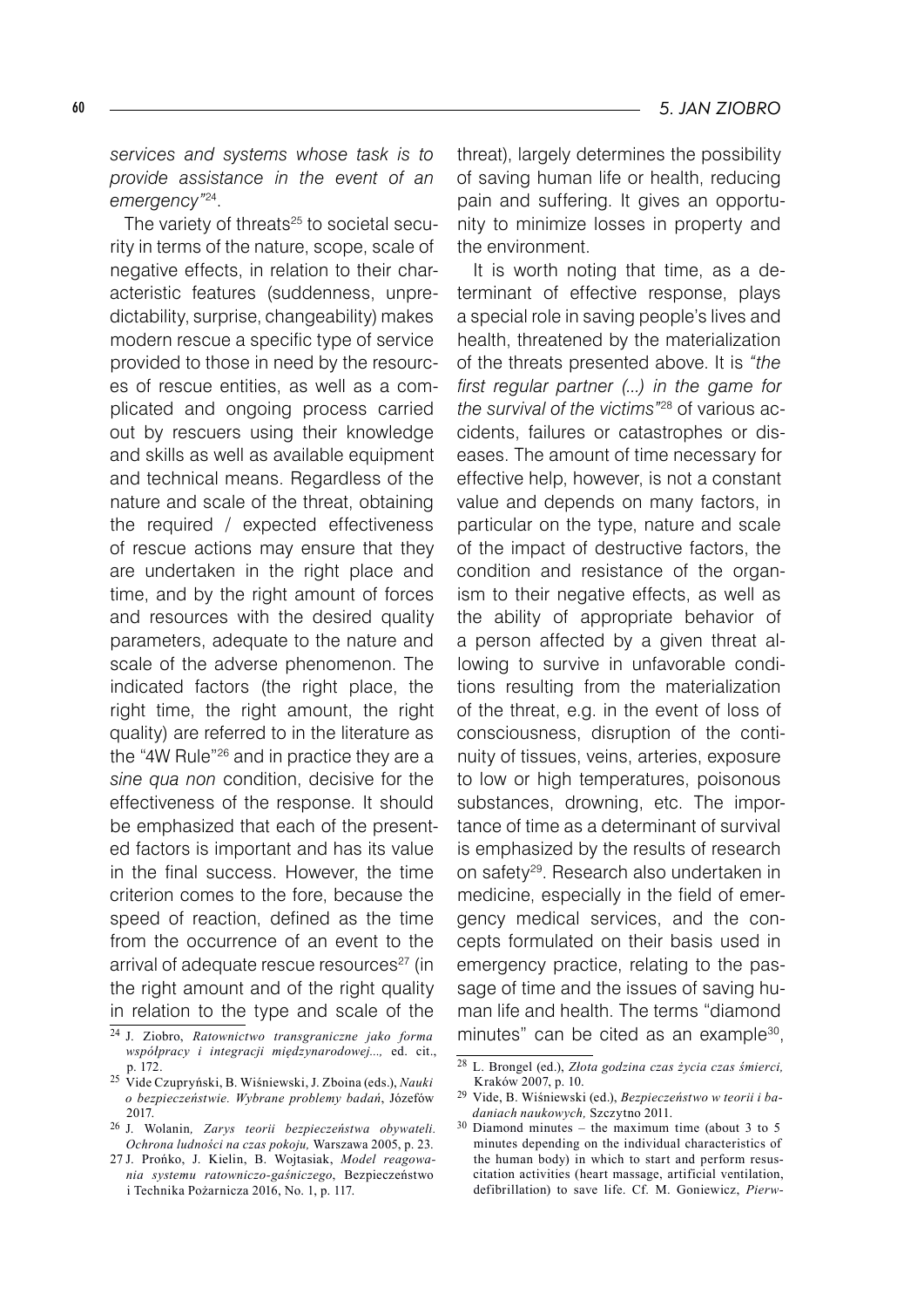"platinum minutes"31, or "golden hour"32. Apart from the above-mentioned implications functioning in emergency medical services relating to the role of time in saving human life and health, other areas of rescue are also interested in its significance, as an example we can mention research in the field of fire protection, concerning the resistance of the human body to fire conditions (high temperature, toxic products of combustion, etc.) Their results prove that the human endurance time in a fire environment fluctuates between 13 and 17 minutes. The first (13) dimension is treated as the "resuscitation limit", and the second (17) as the "survival limit"33. The above clearly proves that the time of arrival of adequate (in the right quantity and quality) rescue forces at the scene of the incident largely determines the possibility of saving human life or health, it also contributes to reducing pain and suffering, and also gives a chance to limit losses in property and in the environment. Taking into account the multidimensionality of threats, it should be emphasized that effective rescue (response) generally consists in providing *"appropriate medical assistance and providing emergency rescue assistance in emergency situations"*34. The aforementioned immediate rescue aid means

*sza pomoc. Podręcznik dla studentów*, Warszawa 2012, p. 14-15.

<sup>31</sup> Platinum minutes – the time in which the rescue team should be at the scene of the accident from the moment of its call (according to the standards specified in the regulations on the organization of the PRM system, it is up to 15 minutes). Cf. ibid. and the Act of 8 September 2006 on the State Emergency Medical Services (Journal of Laws of 2006, No. 191, item 1410, as amended), Art. 24.

 $32$  The golden hour – the time from the occurrence of an accident and the threat to human life and health, to the moment of providing help in the operating room. Por. L. Brongel (ed.), *Złota godzina...,* ed. cit., p. 59

<sup>33</sup> Raport O.R.B.I.T. 2010, *Zoptymalizowany system ratownictwa, walki z pożarami i pomocy technicznej* pdf. http://www.giz-nord.de/cms/images/stories/Science/ PCYAN/kaiser\_vfdb2012.pdf, access: 14.05.2021 r.

<sup>34</sup> G. Kunikowski, K. Rosstek, *Analiza porównawcza modeli systemów ratownictwa w Polsce i w wybranych krajach,* Zeszyty Naukowe UEK, 2016, 11(959), p. 94.

meeting the needs of people, enabling them to survive in given unfavorable conditions resulting from the materialization of the threat, and thus giving a chance for development in the future.

Taking into account the extensive set of threats to societal security (extremely diverse in terms of type, scale, intensity and impact as well as negative effects), posing the risk of losing things valued by people (life, health, material goods, natural environment), providing effective assistance often requires the intervention of various entities specializing in specific areas of rescue, which will efficiently undertake rescue or assistance activities on their own or in properly coordinated system cooperation with others. Thus, the organization (construction) of an efficiently functioning rescue system, the functioning of which would provide the society with favorable conditions for existence and development, is a considerable challenge for every state responsible for ensuring the safety of its citizens. In order to successfully counter such a wide range of contemporary threats and respond efficiently, it is necessary to recognize them in detail. First of all, their nature, causes, structures, possible effects, etc., characteristics, in order to design measures on this basis and organize systems (subsystems) to combat and prevent them, or protection or safeguard.

It should be emphasized that *"Each state, as a sovereign subject of international relations, has the right to create its own security policy, including building a rescue system at its own discretion and setting the rules for its functioning in its own territory and beyond"*35. For example,

<sup>35</sup> J. Ziobro, *Ratownictwo transgraniczne jako forma współpracy i integracji międzynarodowej...,* ed. cit., p. 176 and R. Socha, *Cooperation between Communal and City Guards, the Police Forces and the National Fire Service during Floods,* Scientific Journal of Bielsko-Biala School of Finance and Law, No. 23/2019, pp. 53-56.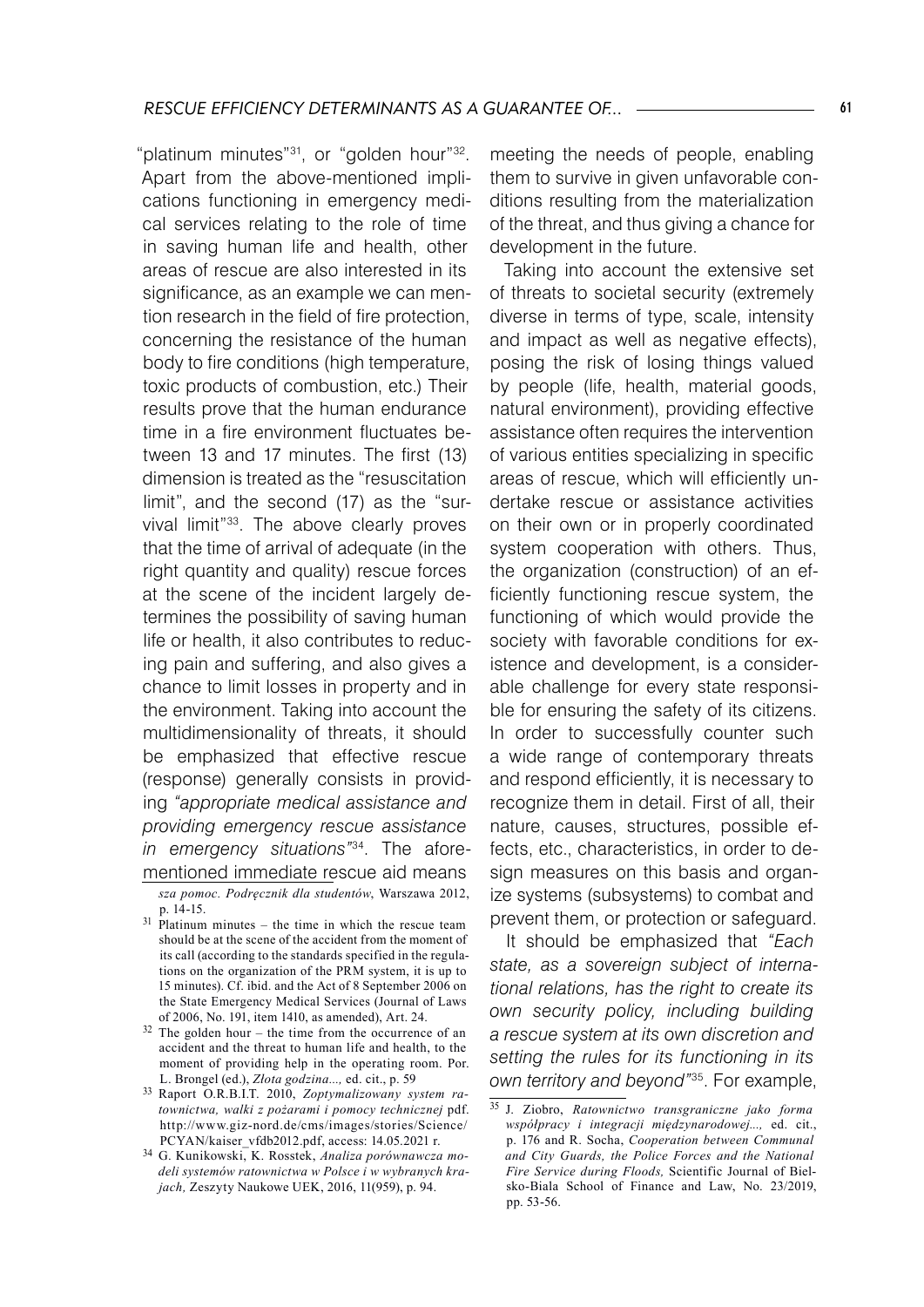in Poland, the structure of the rescue system includes various entities (state, nongovernmental, commercial), specializing in specific areas of rescue, which undertake rescue activities independently or in cooperation with others.

To illustrate the complexity of the matter, let us present the main elements of the rescue system functioning in Poland. The entity responsible for providing help in states of sudden health threats caused by illness or accident is the State Medical Rescue system, in the structure of which there are medical rescue teams (in ambulances), Air Ambulance Service and hospital emergency departments. Fire fighting and combating the effects of natural disasters, technical disasters, etc. is the domain of the State Fire Service and other fire protection units<sup>36</sup>. Help in the mountains is ensured by a safety system in the mountains, based on the resources of the Mountain Volunteer Rescue Service and the Tatra Volunteer Rescue Service. Communal authorities, supported by social organizations associated in the structure of the Water Volunteer Rescue Service, or commercial entities are responsible for safety in inland waters. Searching for and saving life at sea, as well as combating threats and pollution of the marine environment are the tasks of the Maritime Search and Rescue Service. The Aviation Search and Rescue Service provides assistance to the crews and passengers of aircraft and other persons injured as a result of air incidents. Providing assistance during mining accidents is the task of the min-

ing rescue service of the entrepreneur and the Central Mining Rescue Station S.A. in Bytom. The rescue entities presented above and the related fields of rescue are only a part of the rescue system. In this sphere, there are many other local organizations that cooperate with the mentioned or independently perform specialized tasks aimed at saving and protecting human life and health, or the natural environment.

Taking into account the considerations so far, it should be emphasized that, regardless of the structure of systems operating in individual countries, obtaining the expected state of efficiency and effectiveness of undertaken actions requires, first of all:

- organizing (building) an appropriate spatial network of rescue entities that make up the system, taking into account the nature of threats that may occur in a given area and enabling them to arrive at the scene of the event at the right time;
- ensuring the technical and personal capacity of all entities operating in the rescue system adequate to the nature of threats that may occur in the protected area; –
- permanent maintenance of readiness to take actions by all entities operating in the system;
- ensuring coordination and synergistic cooperation of all services assigned to rescue operations, guaranteeing their efficient course and expected effectiveness.

Summing up, the nature of contemporary threats to societal security is multidimensional and extremely diverse. Their intensity and scale of impact may significantly disturb the conditions of human existence and development. Therefore, the organization and maintenance of

<sup>36</sup> Apart from the State Fire Service, fire protection units include: organizational units of the Military Fire Protection; company fire brigade; factory rescue service; municipal professional fire brigade; poviat (city) professional fire brigade; field rescue service; volunteer Fire Department; union of volunteer fire brigades; other rescue units. Cf. Act of August 24, 1991 on fire protection (Journal of Laws of 1991, No. 81, item 351, as amended), Art. 15.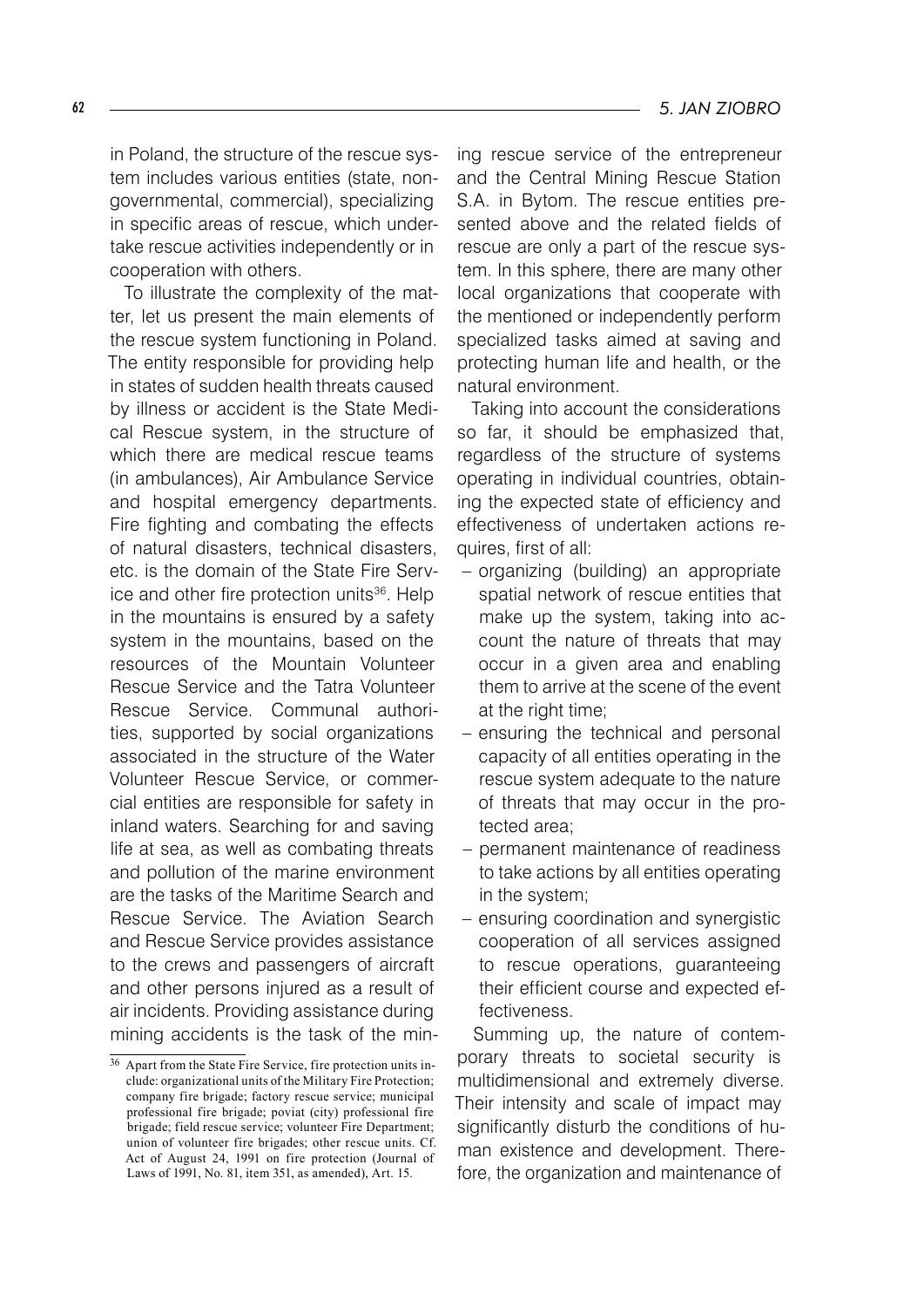an efficient and effective rescue system, consisting of many interrelated elements operating as a whole, the assumed partial goals aimed at saving life, health, property and the environment, treated as precious values that require protection, and at the same time the main goal of the rescue operation is a complicated and complex task. In the process of organizing, it is important to properly identify threats, which should constitute the basis for building a network of rescue entities and their personal and technical preparation, allowing for efficient and effective<sup>37</sup>, response adequate to the needs.

## Bibliography

- Brongel L. (ed.), *Złota godzina czas życia czas śmierci,* Kraków 2007.
- Czupryński A., Wiśniewski B., Zboina J. (eds.), *Nauki o bezpieczeństwie. Wybrane problemy badań*, Józefów 2017.
- Dobrzański G., *Ochrona środowiska przyrodniczego,* Warszawa 2008.
- Falecki J., *Zarządzanie kryzysowe w teorii i praktyce. Relacje współdziałania, koordynacja działań*, Sosnowiec 2014.
- Fehler W., *Bezpieczeństwo wewnętrzne współczesnej Polski. Aspekty teoretyczne i praktyczne,* Warszawa 2012.
- Goniewicz M., *Pierwsza pomoc. Podręcznik dla studentów,* Warszawa 2012.
- Gwardyński R., *Safety in Praxeological Aproach*, [in:] B. Wiśniewski, G.G. Sander, P. Kobes, Verlag Dr. Kovač (eds.), *Security – Threats, Law and Organization*, Schriften zu Mittel- und Osteuropa in der Europeischen Integration, Band 24, Hamburg 2019.
- Hajder M. (ed.), *Innowacyjna gmina. Informatyka w jednostkach samorządu terytorialnego,* Rzeszów 2014.

Jakubczak R., Wiśniewski B. (eds.), *Wy-*

*zwania, szanse, zagrożenia i ryzyko dla bezpieczeństwa narodowego RP o charakterze wewnętrznym*, Szczytno 2016.

- Kitler W., Skrabacz A., *Bezpieczeństwo ludności cywilnej. Pojęcie, organizacja i zadania w czasie pokoju, kryzysu i wojny,* Warszawa 2010.
- Kogut B., Lubiewski P., *Management and coordination of rescue activities,* Вісник Львівського Державного Університету Безпеки Життєдіяльності, No. 17, Львів 2018.
- Kunikowski G., Rosstek K., *Analiza porównawcza modeli systemów ratownictwa w Polsce i w wybranych krajach,* Zeszyty Naukowe UEK, 2016, 11(959).
- Lubiewski P., Gwardyński R., *Ochrona zabytków przed zagrożeniami terrorystycznymi, kryminalnymi, militarnymi i pozamilitarnymi*, Kraków 2018.
- Prońko J., Kielin J., Wojtasiak B., *Model reagowania systemu ratowniczo-gaśniczego*, Bezpieczeństwo i Technika Pożarnicza 2016, No. 1.
- Rysz S.J., *Zarządzanie kryzysowe zintegrowane,* Warszawa 2016.
- Sienkiewicz P., *Analiza systemowa,* Warszawa 1994.
- Socha R., *Cooperation between Communal and City Guards, the Police Forces and the National Fire Service during Floods,* Scientific Journal of Bielsko-Biala School of Finance and Law, No. 23/2019.
- Socha R., *Theoretical and Practical Aspects of Providing Hierarchized Formations*, Вісник Львівського Державного Університету Безпеки Життєдіяльності, No. 27, Львів 2019.
- Terlikowski T., *System ochrony ludności i ratownictwa,* Zeszyty Naukowe SGSP 2018, No. 67/3/2018.
- Więckowski S.K., *Przyrodnicze podstawy inżynierii środowiska*. Kielce 2000.
- Wiśniewski B. (science ed.), *Bezpieczeństwo w teorii i badaniach naukowych,*  Szczytno 2011.
- Wiśniewski B., Kowalski R., Kozioł J., Szyłkowska M., *Bezpieczeństwo procesów decyzyjnych*, Wrocław 2018.

<sup>&</sup>lt;sup>37</sup> The author assumes that the effectiveness of the system's functioning is the ability to achieve the goals of action in the required time, while the efficiency of the system is a property that expresses all the practical values of the actions taken, i.e. positively assessed features. Cf. P. Sienkiewicz, *Analiza systemowa*, Warszawa 1994, p. 267.